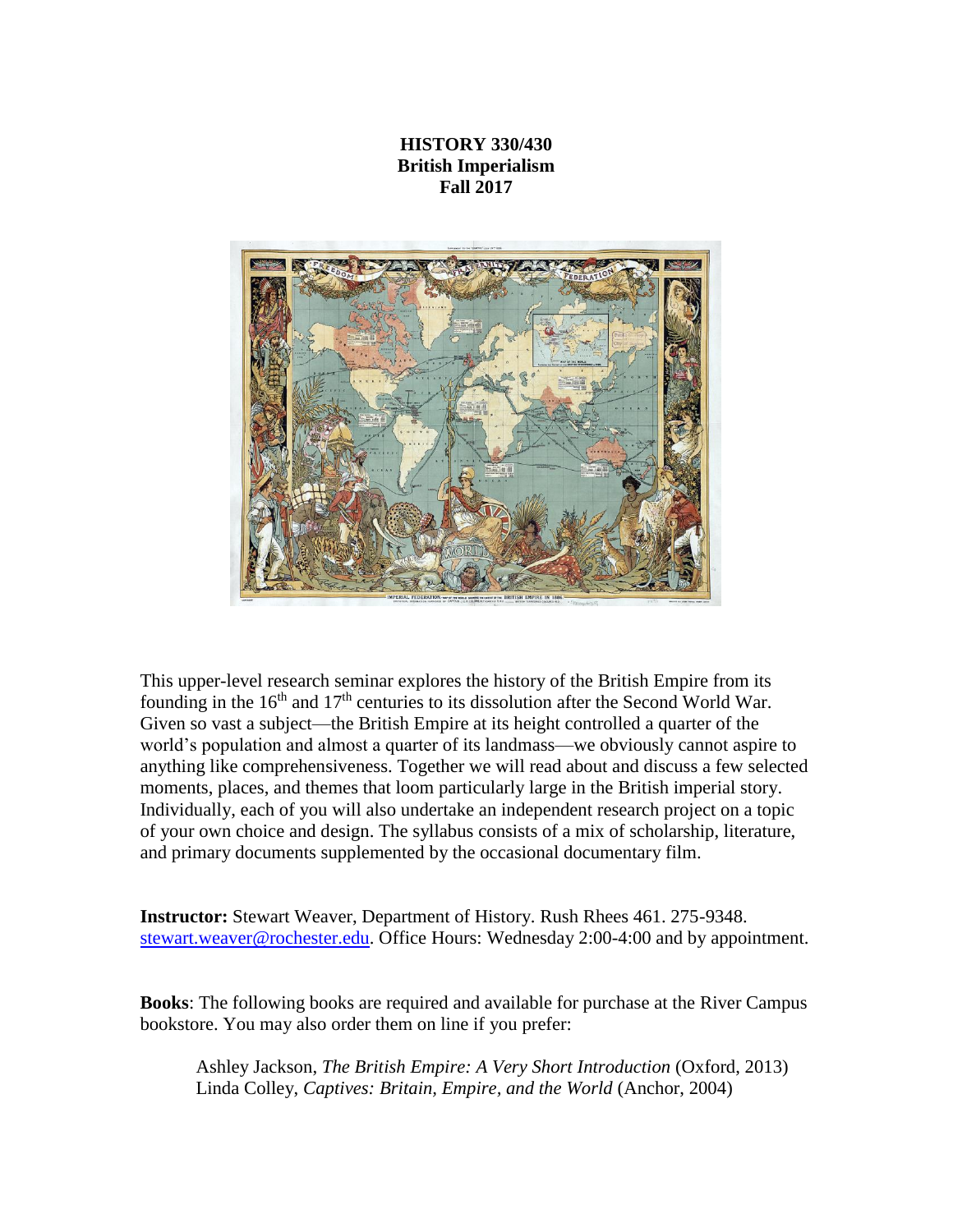Daniel R. Headrick, *The Tools of Empire* (Oxford, 1981) E. M. Forster, *A Passage to India* (Harcourt Brace, 1965) Jane Samson, *The British Empire* (Oxford, 2001)

Most of the additional readings for the course I have drawn from the definitive, fivevolume *Oxford History of the British Empire* (1998-1999). These will be scanned and posted to Blackboard week by week as we proceed. But for those (like myself) who prefer to read the old-fashioned way, I have also placed all five volumes on two-hour reserve in Rush Rhees Library.

### **Course Requirements**:

- 1. consistent reading, attendance, and class participation (30%)
- 2. formal research proposal, due October 25 (10%)
- 3. rough draft of research paper, due November 22 (10%)
- 4. one 15-20 page final research paper (50%)

**A Note on the Papers:** All papers for this class must be written in stylistic and editorial conformity with *The Chicago Manual of Style*. For an excellent writing manual that is consistent with Chicago style, see Kate L. Turabian, *A Manual for Writers of Research Papers, Theses, and Dissertations*. For a guide that is particular to writing history papers, see William Kelleher Storey, *Writing History: A Guide for Students*. For two timeless guides to written English, see William Strunk and E. B. White, *The Elements of Style* and Christopher Lasch, *Plain Style*. I will expect all papers in this class to adhere to the principles of composition laid down in these books. I am of course available myself at all times for help with writing, as are the consultants at the College Writing and Speaking Center in Rush Rhees Library. See<http://writing.rochester.edu/help/index.html>

**Internet Resources:** The number of online archives and databases devoted to the British Empire is vast and growing annually. For an orientation to those available through Voyager, the UR Libraries online catalogue, I recommend meeting with Alan Unsworth, the British and World History reference librarian in Rush Rhees Library.

**Academic Honesty:** All students in this class will be expected to be familiar with and abide by the principles of academic honesty as laid down by the College of Arts and Sciences academic honesty policy. For the full articulation of this policy (including the consequences of its violation), see<http://www.rochester.edu/college/honesty/>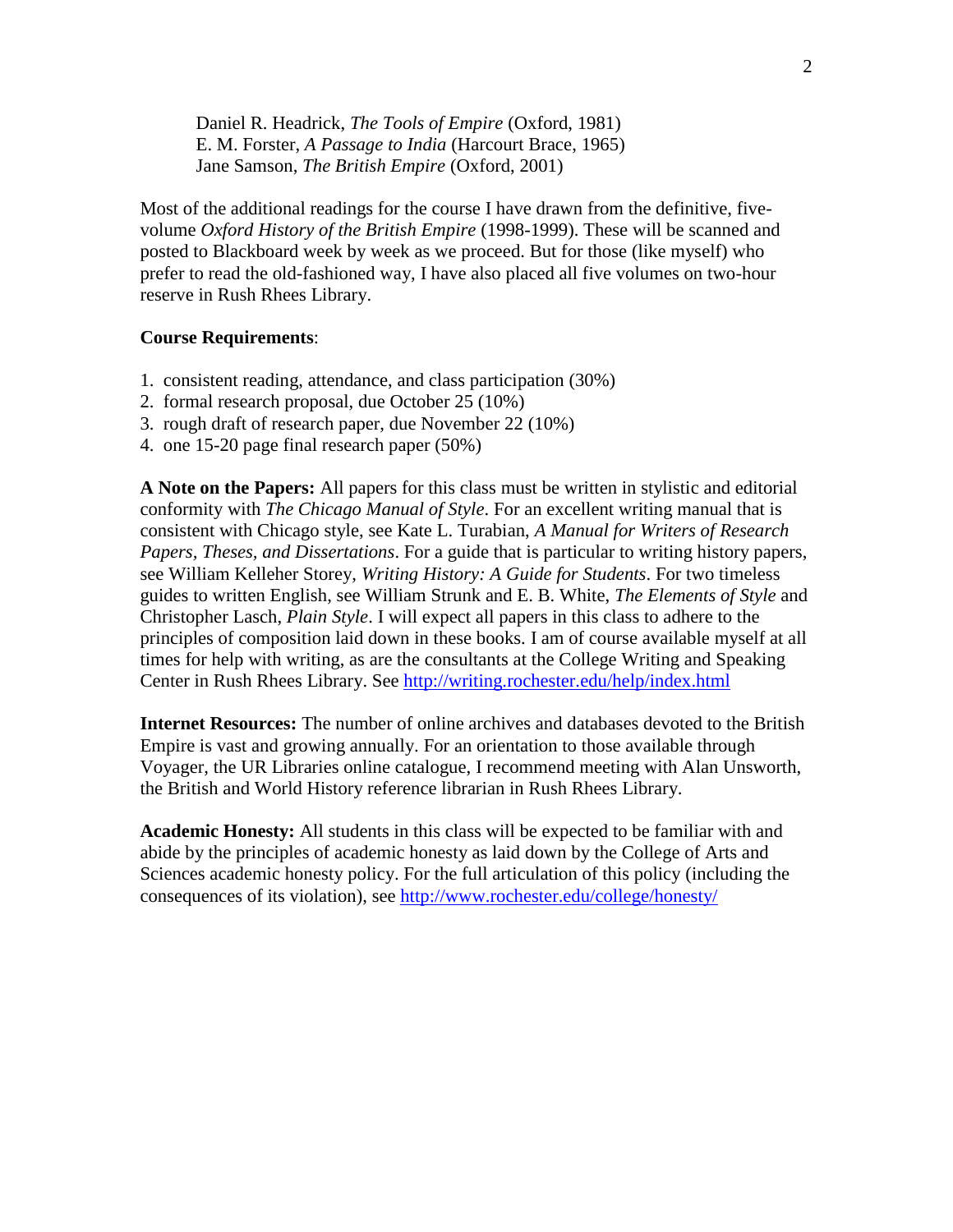#### **Class Schedule**

This is a *tentative* class schedule as of the start of the semester. I reserve the right to make changes to this schedule and to add to the reading assignments as needed as we go along. The only way to stay on top of the schedule is to come to class regularly and to pay attention to any e-mails and announcements coming from me.

- September 11: Introduction and Orientation
	- \* Ashley Jackson, *The British Empire: A Very Short Introduction*
- September 18: The Origins of the British Empire
	- \* Nicholas Canny, "The Origins of Empire," in *The Oxford History of the British Empire*, Vol. I, pp. 1-33.
	- \* Linda Colley, *Captives: Britain, Empire, and the World*, Introduction and Part I (pp. 1-134).
	- \* Selected documents from Jane Samson, ed. *The British Empire*, Part I.1

September 25: Slavery and Revolution

- \* Linda Colley, *Captives*, Part II (pp. 137-238)
- \* David Richardson, "The British Empire and the Atlantic Slave Trade, 1660- 1807," *OHBE*: II, 440-64.
- \* Philip D. Morgan, "The Black Experience in the British Empire, 1680-1810," *OHBE*: II, 465-86.
- \* Selected documents from Jane Samson, ed., *The British Empire,* Part 1.2 & 2.2

October 2: The "Conquest" of India

- \* Linda Colley, *Captives*, Part III (pp. 241-379)
- \* Rajat Kanta Ray, "Indian Society and the Establishment of British Supremacy, 1765-1818," *OHBE*: II, 508-529.
- \* Selected documents from Jane Samson, ed., *The British Empire*, Part 2.4

October 9: No Class—Fall Break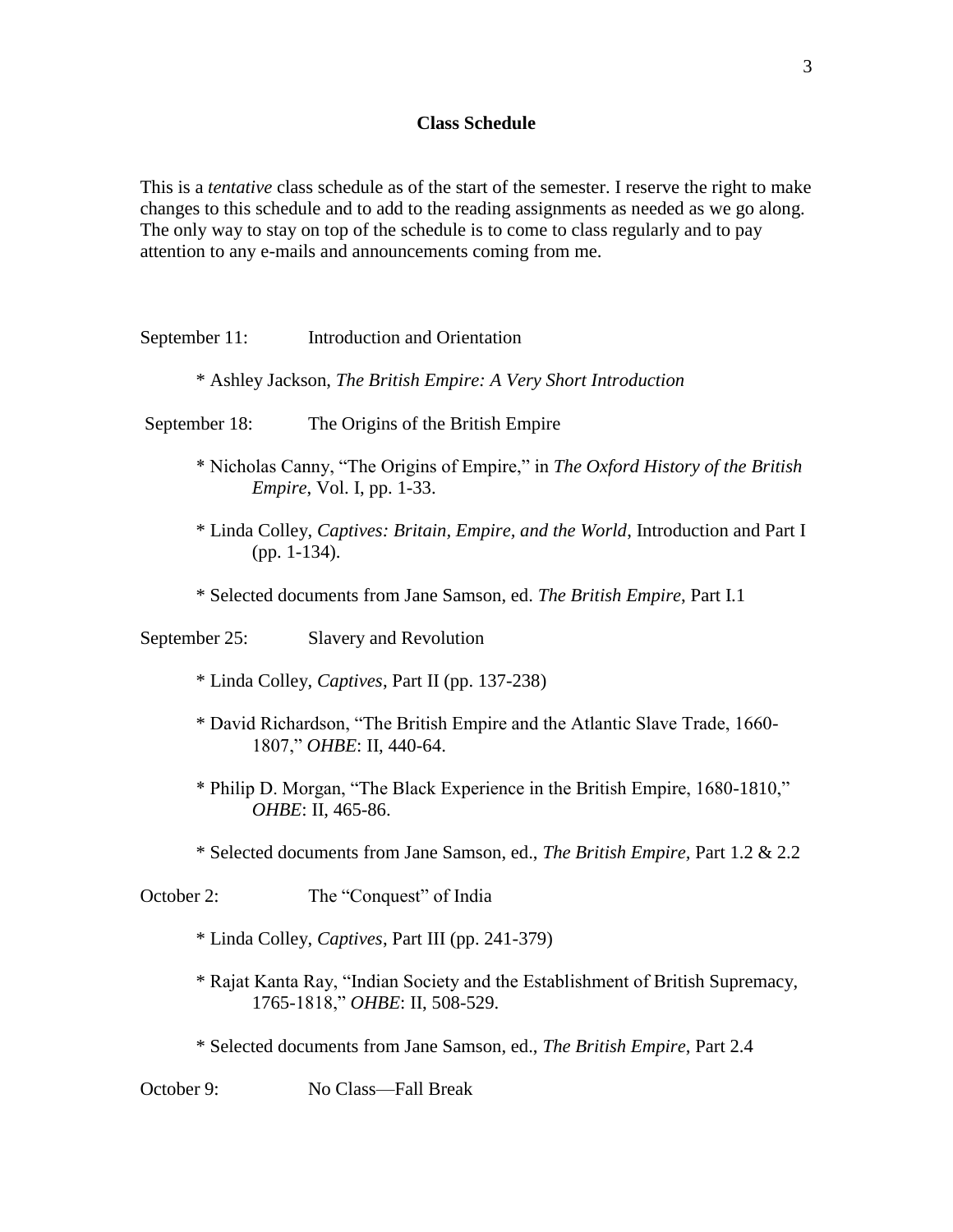- \* Daniel R. Headrick, *The Tools of Empire: Technology and European Imperialism in the Nineteenth Century*.
- October 23: Reform, Rebellion, and *Raj*
	- \* D. A. Washbrook, "India, 1818-1860: The Two Faces of Colonialism," *OHBE*: III, 394-420.
	- \*.Bernard S. Cohn, "Representing Authority in Victorian India," in Eric Hobsbawm and Terence Rangers, eds., *The Invention of Tradition*, 165- 209

\* Selected documents from Samson, ed. *The British Empire*, Part 3.2 & 3.4

### **\* Wednesday, October 25: Research Proposals Due \***

- October 30: Individual Meetings on Research Proposals
- November 6: The "New" Imperialism
	- \* John Gallagher and Ronald Robinson, "The Imperialism of Free Trade," *Economic History Review* VI (1953), 1-18.
	- \* John Mackenzie, "The Popular Culture of Empire in Britain," *OHBE*: IV, 212- 31.
	- \* Rosalind O'Hanlon, "Gender in the British Empire," *OHBE*: IV, 379-99
	- \* Selected documents from Samson, ed., *The British Empire*, Part 3.5
- November 13: War, Dominions, and Mandates
	- \* Robert Holland, "The British Empire and the Great War, 1914-1918," *OHBE*: IV, 114-37.
	- \* John Darwin, "A Third British Empire? The Dominion Idea in Imperial Politics," *OHBE*: IV, 64-87
	- \* Francis Robinson, "The British Empire and the Muslim World," *OHBE*: IV, 398-420
	- \* Glen Balfour-Paul, "Britain's Informal Empire of the Middle East," *OBHE*: IV, 490-514.